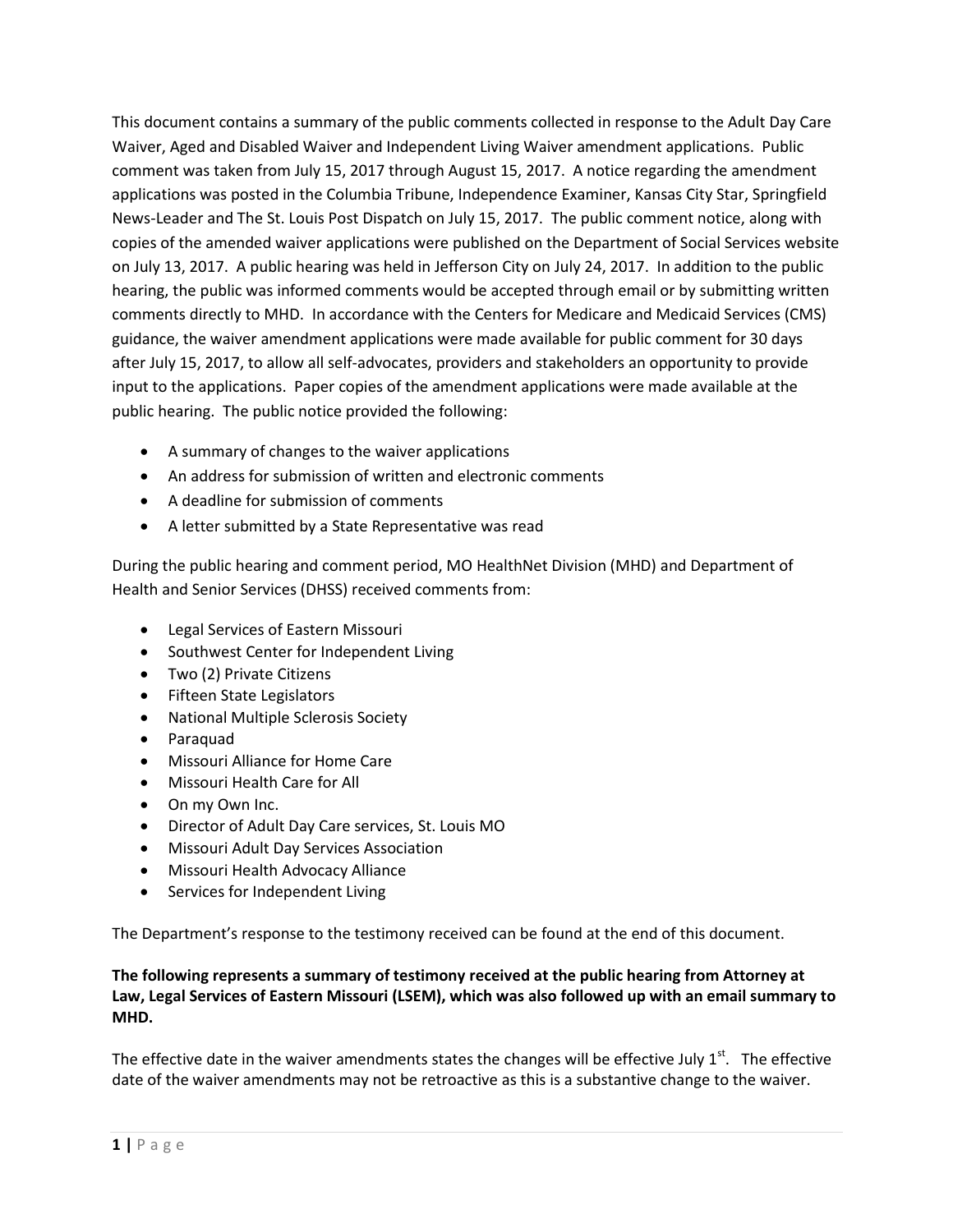The proposed changes to the HCBS eligibility standards do not comply with federal legal requirements and will have significant adverse financial, social and health consequences for the affected participants and the state. With this change, individuals will be served in more restrictive settings such as hospitals, nursing homes and other institutions. The state does not have adequate plans for a smooth transition for the individuals adversely impacted by the change.

The waiver amendments violate due process for individuals adversely impacted, as there will be no change in their condition. (*Weaver v. Colorado Department of Social Services*)

Increasing point count from 21 to 24 will not save the state money, but shift ineligible recipients to higher cost services such as emergency room visits and hospital stays. Individuals without HCBS services will end up in the nursing home. The individuals cut from services will still need the same services as before to live independently.

The proposed amendment violates the *Olmstead v. L.C.* by not allowing affected individuals to live in the "most integrated setting appropriate to their needs." LSEM recommends the state pursue a Section 1915(i) option to serve individuals.

LSEM requests the state withdraw the amendments.

# **The following represents a summary of testimony received at the public hearing from Southwest Center for Independent Living, which was also followed up by providing written summary by way of letter.**

The level of Care (LOC) change will cause adverse fiscal, economic, social and human affects for the state of Missouri, especially when overlapped with other budget cuts to the Home and Community Based Services (HCBS). They have been inundated with calls from consumers fearful of losing their services. The Department of Health and Senior Services (DHSS) identifies Centers for Independent Living (CIL) as a resource for individuals that are not eligible for services as well as Area Agencies on Aging. However, this is not a realistic or reasonable expectation for CIL to fill in the gap. HCBS are a less costly option for care and support for seniors and people with disabilities. The budget decision made by the Governor to cut services to our most vulnerable was short sighted and harmful, leaving 45 SCIL consumers and nearly 1200 consumers from the other twenty-one CIL's across Missouri without services. This number is much larger statewide across all agencies. Increasing the LOC score to 24 points leaves these individuals without help or hope of living in a community, least-restrictive environment.

With the current assessment tool these individuals are at great risk of losing their services due to ineligibility with no other options for support. This substandard tool increases the risk and likelihood of significant health declines that will increase emergency room visits and hospitalizations. Participants will be forced out of their homes into institutional settings that oppose the values and spirit of HCBS and drives against the June 22, 1999 Olmstead v.L.C Supreme Court decision that made it unlawful to discriminate in violation of Title II of the Americans with Disabilities Act. Holding that entities must provide community-based services first, when such services are appropriate; second, the affected person is in support of community-based services; and lastly, the community-based services can be accommodated reasonably with resources available.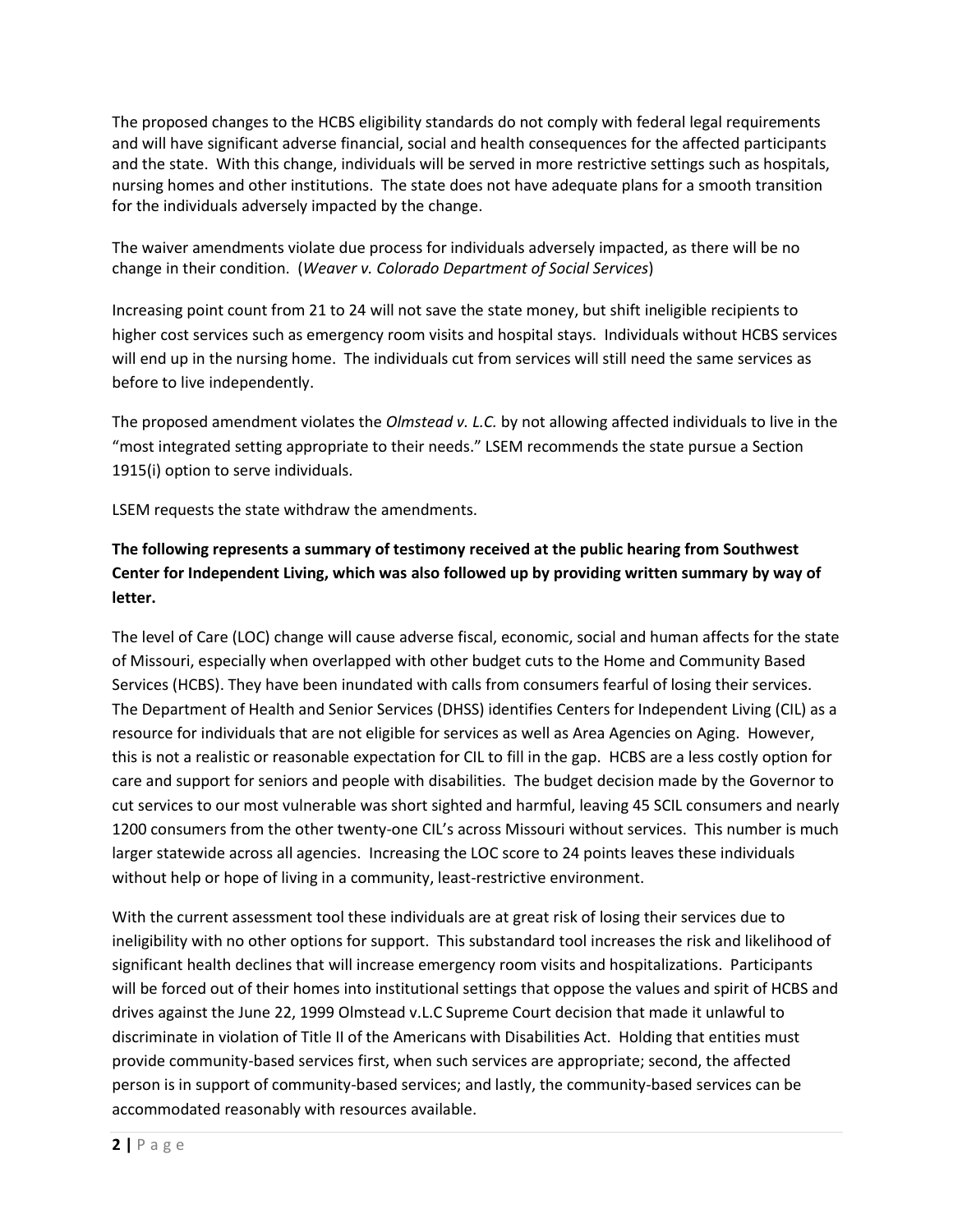The assessment tool that is currently being used is subjective and ineffective to accurately determine the LOC necessary for functions of daily living based on their ability to perform those functions – not taking into account that an individuals' ability to complete tasks vary from day to day. This is an inaccurate representation and a poor measurement to use when determining the number of hours to authorize for attendant care.

The change in LOC will have a long-term impact to seniors and people with disabilities. The economic impact on revenue and the workforce development is a significant factor that will slow revenue growth for our state and income for our citizens that work in this industry.

We urge CMS reject this request to amend the eligibility requirement.

### **The following represents a summary of the comments received by email from 2 private citizens:**

The cuts to these services for our most vulnerable are uncivilized and completely unacceptable. I object to the cuts with every fiber of my being and demand that the funding be reinstated.

Do not take away the livelihood and funding from 8,000 disabled or elderly Missourians.

# **The following represents a summary of the written comments received from 15 State Legislators, in which 2 representatives also provided testimony during the public hearing.**

The duty of a State Legislator is to ensure that Missourians have access to critical health care needed. It was stated that they do not agree with the Governor's efforts in reducing the Nursing Home Level of Care (LOC) impacting approximately 8,000 Missourians. This action is not supported by either chamber of the general assembly. They expressed their support for House Committee Bill 3 (HCB3) that would have ensured that all Missourians currently receiving critical medical care would have continued receiving services without interruption. Changing the LOC was not the only option to balance the budget; the governor chose to veto HCB3. By increasing eligibility requirement from 21 to 24 points, means that over 8,000 low income seniors, veterans and disabled Missourians will lose care and will no longer be able to live independently. This approach will harm both those receiving care and those who work in health care providing these in-home services.

The cuts are fiscally irresponsible and will lead to more costly hospitalizations, more expensive levels of care down the road and participants will be forced into nursing homes costing the state additional money for care.

The change violates the 1999 Olmstead Supreme Court decision which requires the state to integrate people with disabilities in the community.

The waiver amendments should not be submitted by the state, and if submitted should be denied by CMS, as the MO legislature has found alternative ways to fund the current standards and keep LOC at 21 points. Missouri must have a balanced budget, but cuts should not be at the expense of our most vulnerable citizens.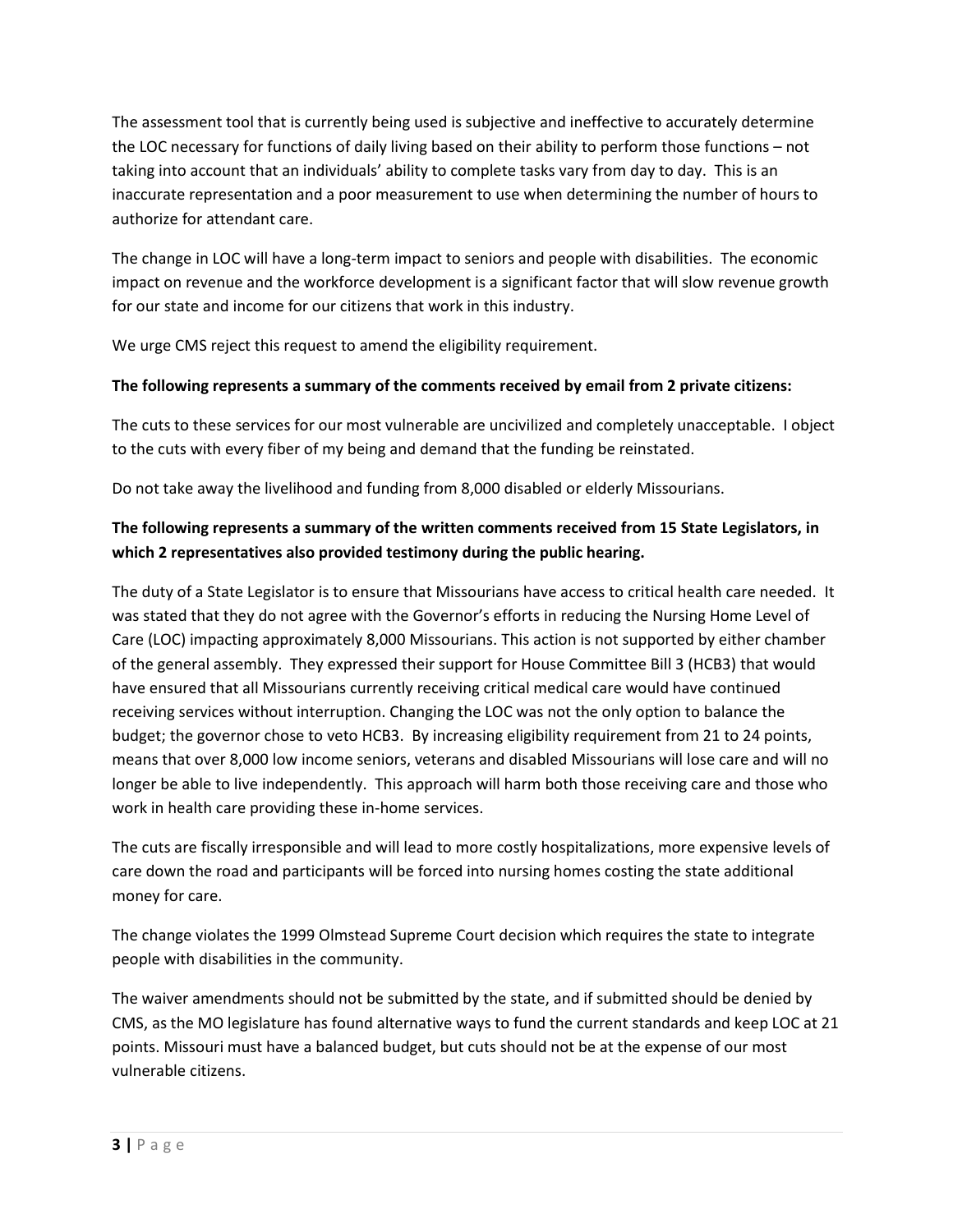One Representative voiced concerns specifically regarding participants with HIV/AIDS, indicating a loss in services would render them homeless and affect their health and the health of those who may become infected by them.

# **The following represents a summary of the comments received from Senior Advocacy Manager of the National Multiple Sclerosis Society.**

The proposed waiver amendments will decrease access to services. Personal attendant care services are utilized by participants with Multiple Sclerosis (MS) allowing them to remain independent living in their own home and allow them to maintain a quality of life. MS impacts more than 11,272 individuals in MO. Accessing care that will allow them to remain active and living at home will save money as opposed to living in a nursing home.

The MS Society urges the Director of the MO HealthNet Division to take into consideration the complex health needs of those living with MS in the state and seek solutions rather than reduce access in the waivers.

# **The following represents a summary of testimony received at the public hearing from Paraquad, which was also followed up by written testimony from President/CEO of Paraquad.**

By raising the eligibility standard from 21 points to 24 points, the state will be cutting services for approximately 8,000 individuals who have currently been assessed to be at risk of institutionalization and in need of CDS. Approximately 75 individuals that we serve and 8,000 individuals served throughout the state with disabilities will have their services abruptly ended. People without access to natural supports (neighbors, family) may have difficulty completing activities of daily living, including dressing, bathing and meal preparation.

Those impacted are at risk of deteriorating health or injury, increasing their cost to the paid services system over time. Medical conditions may exacerbate from not having access to assistance with medication, ostomy care and medical care monitoring.

Consumer Directed Services allow individuals to remain living in their own homes instead of more expensive and less desirable nursing homes or institutions and was designed for that purpose. Without necessary supports an individual's functioning may decline in the areas of self-care, functioning and/or health and, over time, would likely require more expensive care.

Consumer Directed Services promotes independent living and consumer control and is in line with the Olmstead decision.

Nursing Homes conduct the initial evaluation to determine eligibility for admission. One presumes nursing homes could be "biased" in the erring on the side of admission. DHSS conducts initial evaluation of consumers prior to their accessing HCBS (to assure that there is no "incentive" to provider.)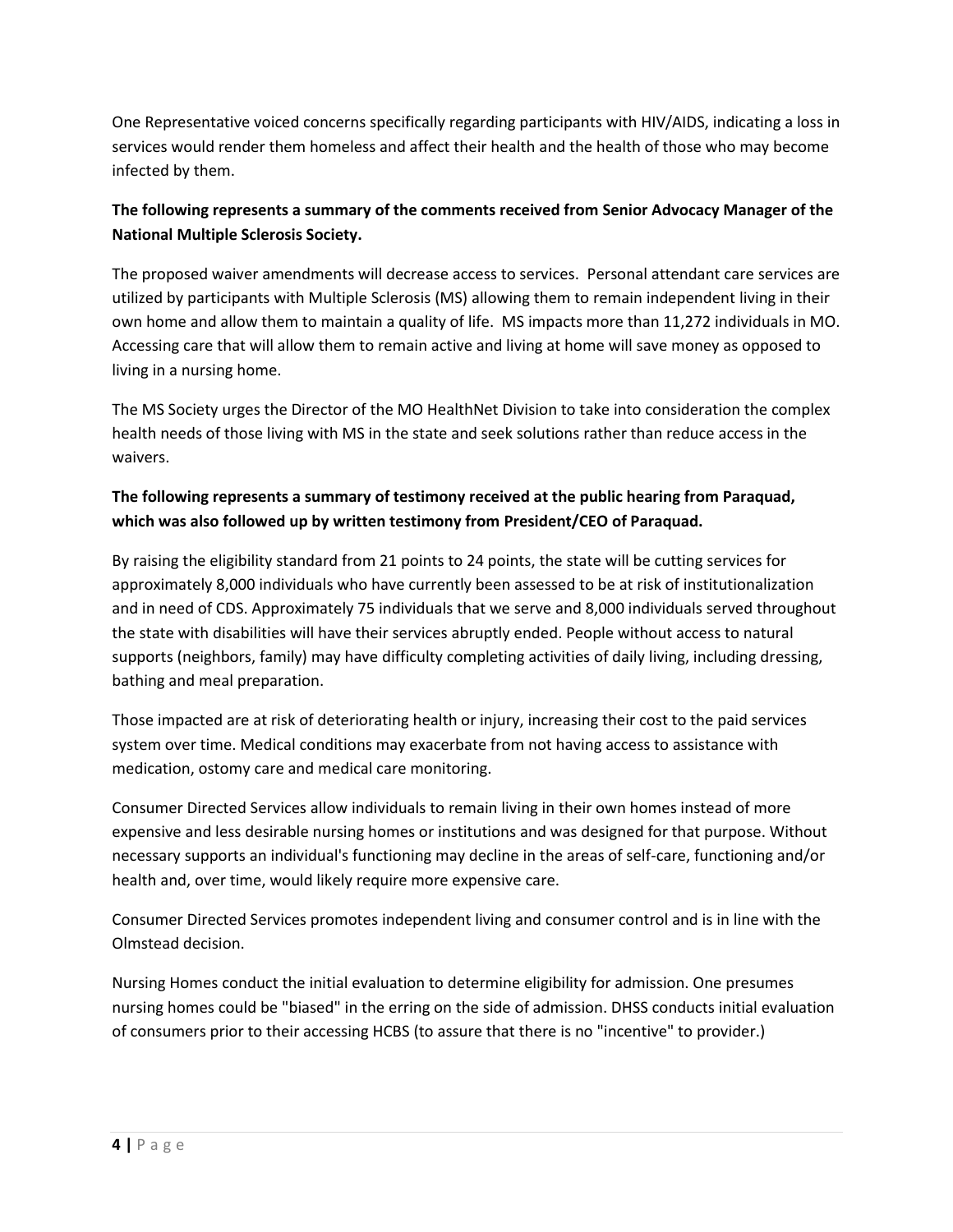Paraquad strongly believes that Missouri should only be supporting policies and laws that create a more robust HCBS program.

# **The following represents a summary of testimony received at the public hearing from Missouri Alliance for Home Care, which was also followed up by written testimony.**

While we understand the budget shortfall in the state of Missouri we do not feel that this is the correct way to solve the issues.

Missouri's system is broken and needs to be fixed. The answer is not to just cut from the bottom of the scale. This process does not ensure that our most vulnerable elderly and disabled will continue to receive the needed services to survive or live independently in their home and community. Missouri's assessment process needs to be reviewed and revised to make sure those that those actually need services receive them and those that no longer require services are removed from the system. A score of 21 does not necessarily mean you can easily go without services.

Budget cuts that require the elderly and disabled to meet a higher point count on the assessment tool will have significant human, financial and social consequences to the State of MO. This change in policy will result in the elimination of home and community based services to over 8,000 elderly and disabled citizens or, 13% of the caseload.

Increasing the point count from 21 to 24 will not save the state money but only shift the need to higher cost services (example: will see an increase in Emergency Room visits, hospital stays and hospital readmissions) Unnecessary ER visits and Hospital readmissions is a nationwide epidemic. HCBS providers are sought out by hospitals to help alleviate this costly issue.

Seniors have worked all their lives and deserve the right to live and receive care in the least restrictive setting.

These services assure the intent of the Olmstead Case and allow them to remain in their home and community rather than seek care in an institutional setting. The state needs to consider the consequences under this federal law.

## **The following represents a summary of the comments received from Missouri Health Care for All.**

The proposed revisions would impact thousands of Missourians with disabilities, resulting in loss of vital services needed for their health and to remain in the community. Many will be at risk of having to receive care in more restrictive settings such as hospitals and nursing homes. We oppose the amendments.

### **The following represents a summary of the comments received at the public hearing from On my Own Inc., Center for Independent Living.**

The transition plan in the waiver amendments indicate the state will provide affected participants with community resources upon request. This is not an adequate transition plan to ensure their health and safety. Resources that would be provided mentioned during legislative testimony included faith based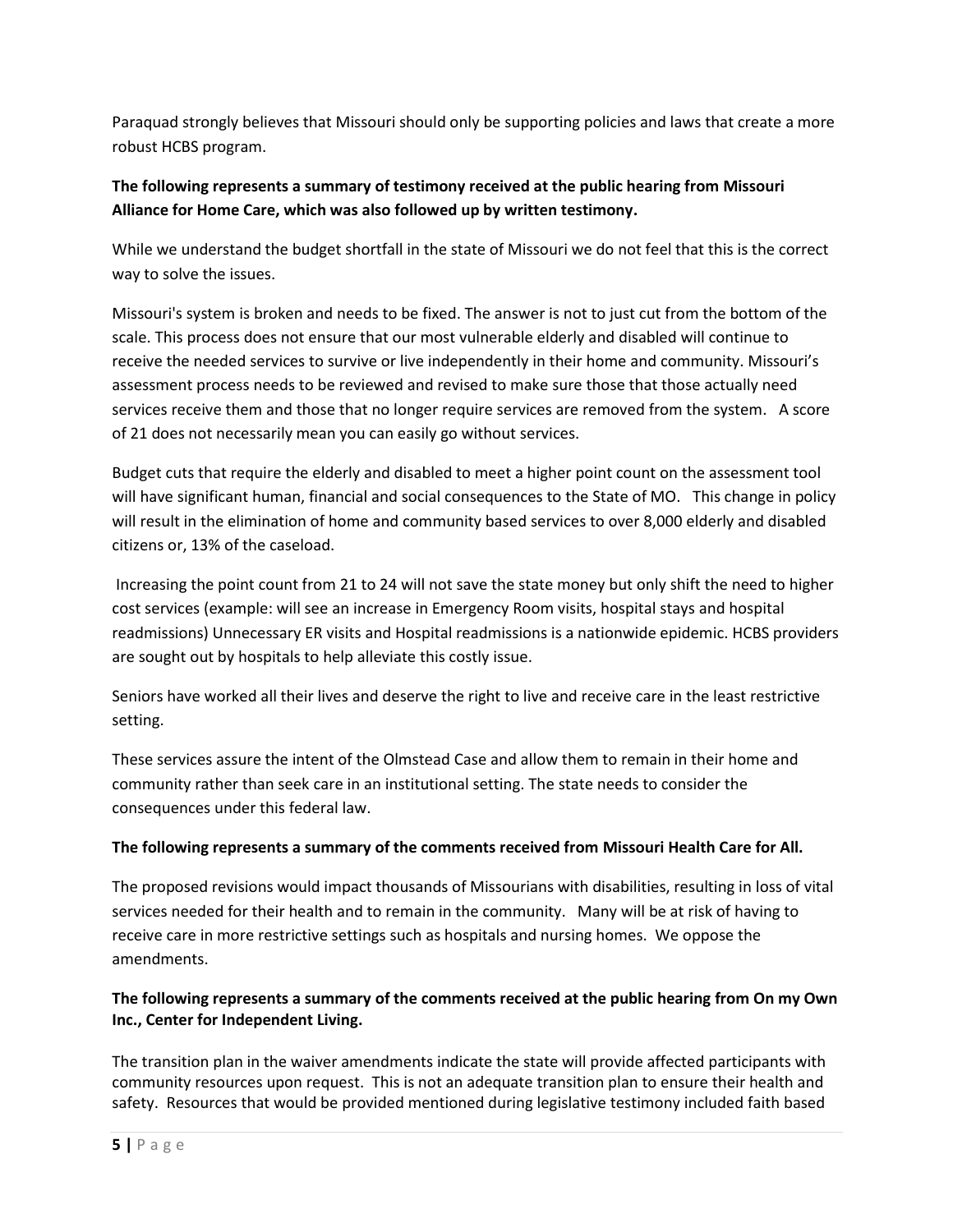organizations, family members, and the Missouri Centers for Independent Living. Centers for Independent Living received a 41% cut; we were stretched before the cut, we have had to lay off staff, and we can't pick up the slack.

The Centers for Independent Living do not deliver direct services outside of the HCBS programs.

Churches are not an option for many, as only 65% of the population attends church and most wouldn't feel comfortable receiving personal care. Additionally, many of the participants we serve do not have family members to help them or their family members are working and unable to help.

Without HCBS, participants will go to hospitals and nursing homes. Missouri is at great risk of violating the Olmstead decision as this will result in the institutionalization of citizens.

### **The following represents a summary of the comments received at the public hearing from Adult Day Care Services, St. Louis, MO.**

Adult Day Cares serve many individuals with a developmental disability. These participants impacted may not have the oversight that they need for safety. For example, some of my clients ingest items not meant for human consumption.

Many of the impacted individuals may end up in emergency care. Additionally, families may have to stop working in order to take care of them or put them in facilities that are more costly to the state.

Health care professionals delivering these services may lose their jobs.

The State is looking for a quick fix, but not looking at the long term impact.

## **The following represents a summary of written testimony received from the Missouri Adult Day Services Association.**

Adult Day Care (ADC) providers are keeping individuals out of nursing homes and hospitals and saving the medicaid program and taxpayers money.

Because of the subjectivity of those performing assessments, a person who requires services may in many cases not qualify at 24 points. Yet their need for assistance remains. Many can't even make their own decisions but because they can do a few things unsupervised doesn't mean that they don't need the service.

Due to the increase in points required to qualify for services, it is going to cause people who can't be left alone, to be alone and in danger. It is going to cause ADC providers to lay-off staff due to the decrease in the number of clients which can leave those families destitute. It will also prematurely institutionalize people who are yet viable and contributing members of society. Reimbursement for HCBS services has already been cut by 3% and now the changes to the assessment requiring 24 points will destroy the lives of elderly and disabled people. Due to the additional stress on family caregivers who will no longer get the respite they need by sending their family member to the adult day center, there is potential for adult abuse in the home to increase.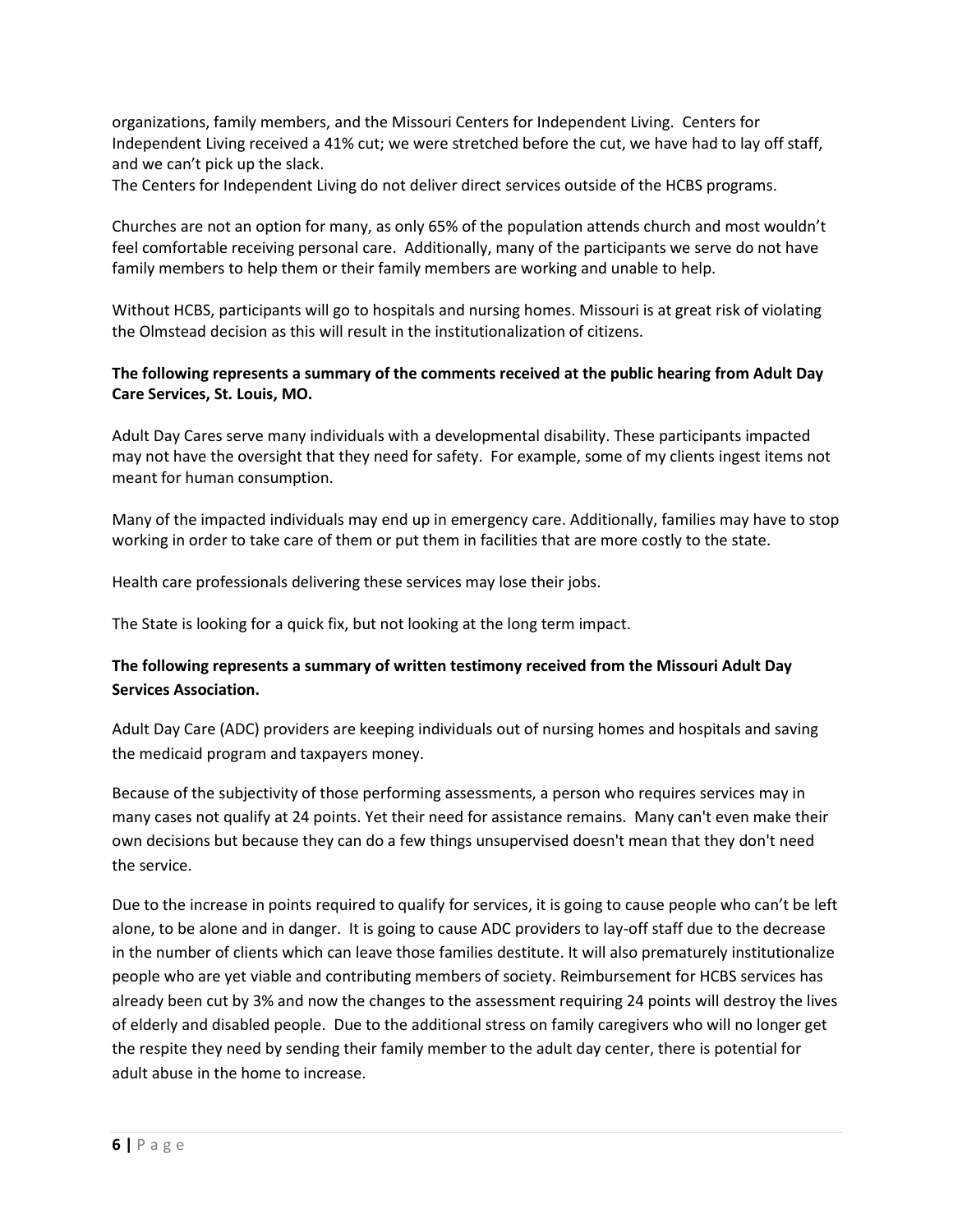**The following represents a summary of written testimony received from Policy and Legislative Affairs of the Missouri Health Advocacy Alliance.**

#### **-All three waiver amendment applications include substantial technical deficiencies.**

The intent and effect of the proposed waiver amendments is to decrease the number of participants. The only substantive adjustment made to any of the three targeted HCBS programs is to increase the eligibility standard and thereby decrease the number of participants.

On page 2, section B of all three applications, the state has indicated that the "Nature of the Amendment" is "Other." Despite the instruction to "check each that applies" the state does not indicate that the amendments would have any of the following effects: "Modify Medicaid Eligibility," "Add/delete services," or "Increase/decrease number of participants."

The refusal to acknowledge that an increase to the point count would decrease the number of the participants is a patent mischaracterization of the intent and effect proposed waiver amendment.

#### **-The proposed waiver amendments are fiscally irresponsible.**

The average cost to the state for an individual enrolled in most HCBS programs is approximately 25% of the cost for an individual receiving similar care as a resident of an institution. Such residential facilities cost approximately \$119 per day while CDS services usually cost around \$27 per day.

The Missouri Health Advocacy Alliance urges the Missouri Department of Health and Senior Services for to more fully consider the potential disadvantages of the proposed waiver amendments.

Contrary to its assertion on page 6, paragraph E of the applications, the state is not able to assure that the average per capita expenditures under the amended waiver will not exceed 100 percent of the average per capita expenditures that would have been made under the current Medicaid State plan as required by 42 C.F.R. 441.302(e).

Because benefit recipients with point counts between 21 and 23 will no longer be eligible for the targeted HCBS programs, they will be more prone to accidents, falls, and other risks associated with individuals requiring nursing facility level care. Because of this increased risk, those individuals are at risk of incurring greater disability, thereby increasing their point counts beyond what they otherwise might have been. This point count increase will likely result in greater per capita expenditures for the group of HCBS beneficiaries with point counts currently greater than 23.

### **-The proposed waiver amendments will reduce the effectiveness of the HCBS programs targeted and of Missouri's safety net generally.**

HCBS beneficiaries with point counts between 21 and 23 will fall into one of two categories: either they will move in to residential nursing level care facilities or they will not receive the care they require. The stated vision of MO HealthNet is that "Missouri's low income and vulnerable citizens will have access to excellent health care in order to maximize their quality of life and independence." HCBS programs are specifically oriented to promote that core vision, and few MO HealthNet programs are more effective or cost-efficient than HCBS.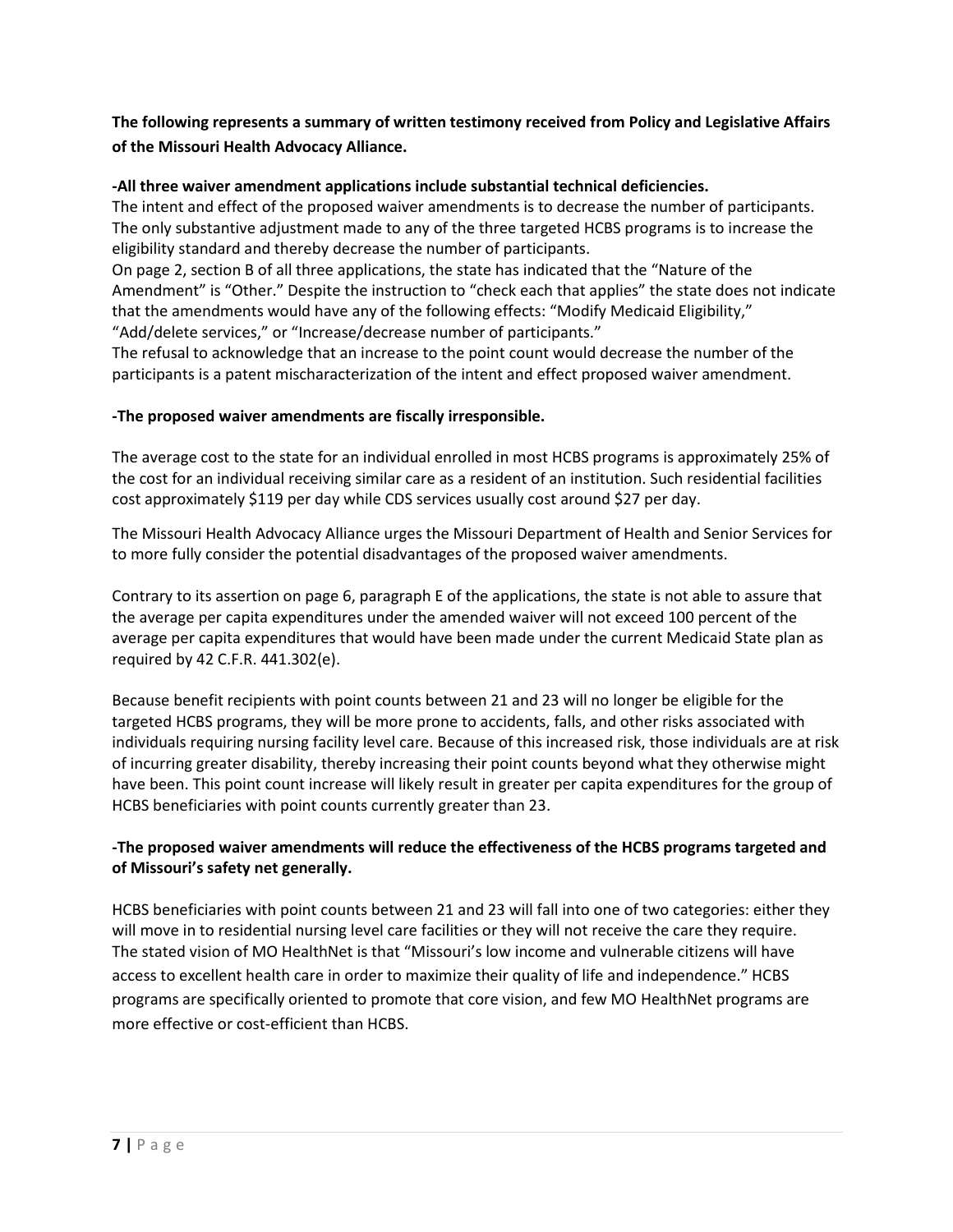## **The following represents a summary of written comments received from Services for Independent Living.**

We are very concerned with the change to the level of care, which will impact roughly 8,000 individuals statewide.

Our comments are organized by text, comment, and recommendation related to the level of care and the impact on existing and potential Medicaid participants

**Text**: Brief Description of the Program (starting at page 4). Throughout the waiver application, the term "provider" is used interchangeably with "vendor."

**Comment**: The term "vendor" is unique to the independent living philosophy, and is defined in Section 208.900, RSMO and 19 CSR 15.00 as "Any person, firm or corporation having a written agreement with DHSS to provide services, including monitoring and oversight of the attendant, orientation and training of the consumer, and fiscal conduit services necessary for delivery of Consumer Directed Services to physically disabled persons.".

**Recommendation** (s}: Replace the term "provider" with "vendor" to distinguish between the medical model and the independent living model and be consistent with state statute and regulations.

**Text**: C. Evaluation of Need (page 6): The State assures that it provides for an initial evaluation (and periodic reevaluations, at least annually) of the need for a level of care specified for this waiver, when there is a reasonable indication that an individual might need such services in the near future (one month or less) but for the receipt of home and community based services under this waiver. The procedures for evaluation and reevaluation of level of care are specified in Appendix B.

**Comment**: Appendix B.a.: Participant Access and Eligibility reflects the maximum number of unduplicated participants to be 600 per year for five years. Our concern is the creation of a wait list, which contradicts the assurance of an initial evaluation. Further, with a limited number of slots, an individual who chose Consumer Directed Services and is over the cost cap (60% of the nursing home cost) has three options, depending on the circumstances: 1) If the consumer is at least 63, they may choose to receive the Aged & Disabled Waiver services; 2) go without services; 3) receive services in the hospital (3 days stay will allow a person in acute condition to enter into the nursing home with a doctor's order). The IL Waiver has an age range of 18 -63, which means consumers must have a false choice to leave the CDS program for In-Home Services. Under Hiltibran v Levy (Case 2:10-cv-04185-NKL), the Missouri District Court asserted "the Medicaid agency may not arbitrarily deny or reduce the amount, duration, or scope of a required service under sections 440.210 and 440.220 to an otherwise eligible recipient solely because of the diagnosis, type of illness, or condition."). Therefore, the Department is at risk of not complying with the Hiltibran decisions unless Medicaid participants have access and authorizations for incontinent supplies through the Independent Living Waiver. If a consumer chooses In-Home Services, they may also be required to change from a CDS vendor to an In-Home provider since many CDS vendors are not a qualified provider. Further, the In-Home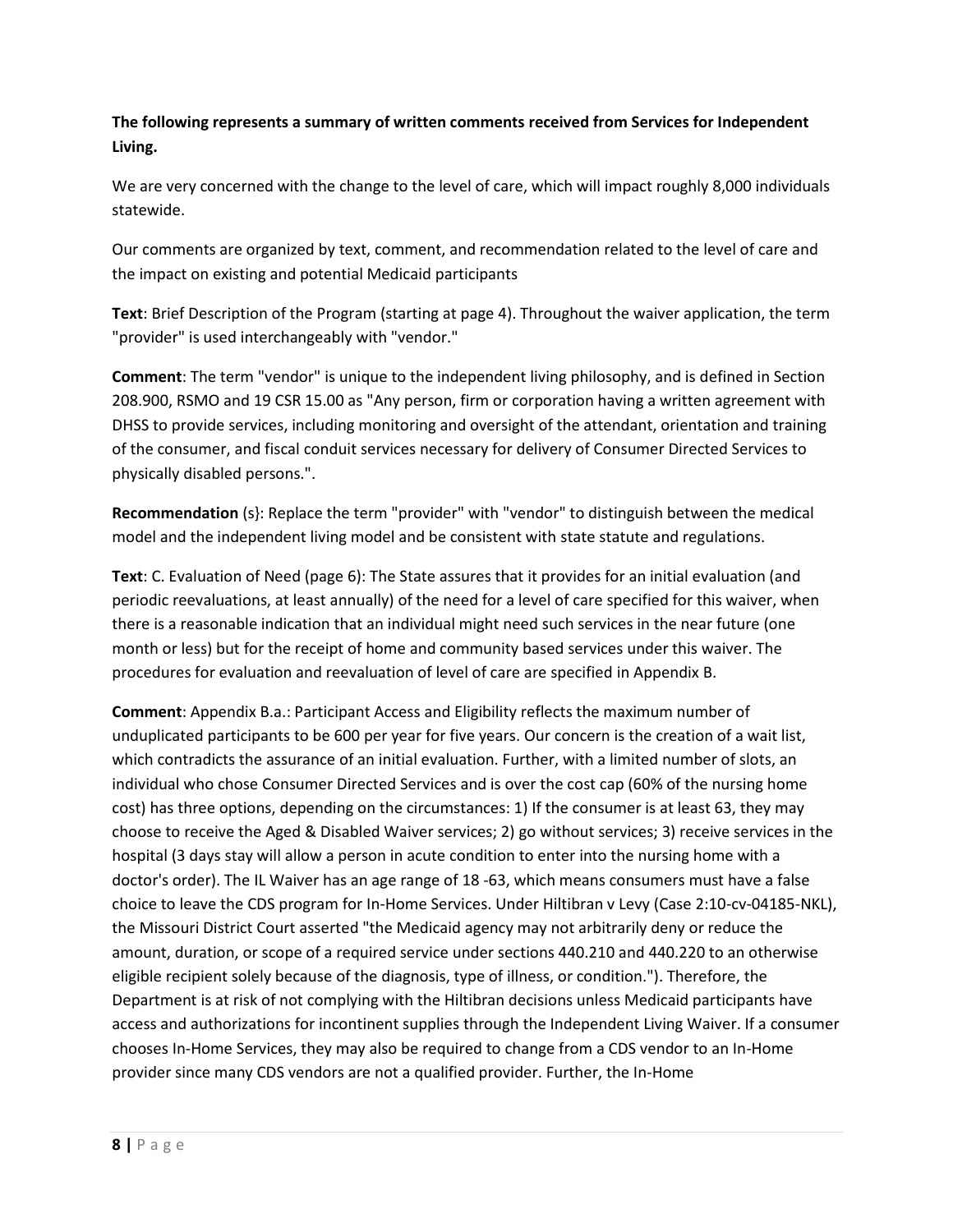Services aide cannot be related by blood, adoption, or marriage, which means another false choice must be made when transferring to an In-Home Services program. The Social Security Act and the Home and Community Based Services Rule mandate choice, including from whom they receive services.

**Recommendation**(s}: We recommend changes to the applicable laws, regulations, and policies to waive training requirements of a currently employed CDS personal care attendant, which would satisfy the federal mandate of "choice" and the Home and Community Based Services rule. The waiver would also increase employability of a personal care attendant whose consumer had the option of entering an institution for care or whose services would be eliminated due to the 60% cost cap of the CDS program. We also recommend the Department to decide how to comply with Hiltibran.

**Text**: Attachment 1: Specify the transition plan for the waiver (page 10). As participants are reassessed, and it is found they no longer are Nursing Facility Level of Care eligible, each participant will be provided with a notice of adverse action explaining the reason for the closing of their services. Additionally, upon request, participants will be provided with information regarding community options and resources to assist them in making contacts to find other supportive services to remain independent.

**Comment**: The community integration mandates state and local governments to "administer services, programs, and activities in the most integrated setting appropriate" to the needs of people with disabilities. Our concern with providing information regarding community options is the lack of resources, especially in the very rural areas. Numerous participants forego services because the workforce is currently inadequate to meet the need. Increasing the level of care will result in a substantial loss in the quality of life and interactions in the community to the fullest extent possible. The loss of home care increases the potential risk to the health, safety, and welfare of an individual. We fear this will lead to increased hotline calls, probate cases, and institutionalization. The burden of information is also heavily reliant upon the participant's knowledge to make a request.

**Recommendation**(s): We recommend the Department develop resources to distribute to each participant after the assessment and ineligibility; metrics are developed to measure the availability and effectiveness of the resources; and metrics are developed to measure the number of falls, hospitalizations, and institutionalizations, caused by the increased level of care.

**Text**: C. Evaluation of Need (Appendix B.b.) (page 42): Individuals are enrolled based upon the individual meeting the nursing home level of care and criteria specific in this waiver. A high level of unit authorization is representative of individuals who have the greatest need in the State. In the event all slots are filled during a waiver year, priority of available slots will be given to those with the greatest need. Individuals will be enrolled based upon the number of potential units authorized in the task areas listed below, with the largest potential number of units indicating the highest level of need. If individuals have the same level of potential authorized units in the task areas listed below, the date of referral will be used. [Areas are listed]: Bathing, Bowel/Bladder Routine, Catheter Hygiene, Ostomy Hygiene, Meal, Prep/Eating, Turning/Positioning, Assist with Toileting, Bathing, Dressing/Grooming, Assistive with Transfer Device, Mobility/Transfer.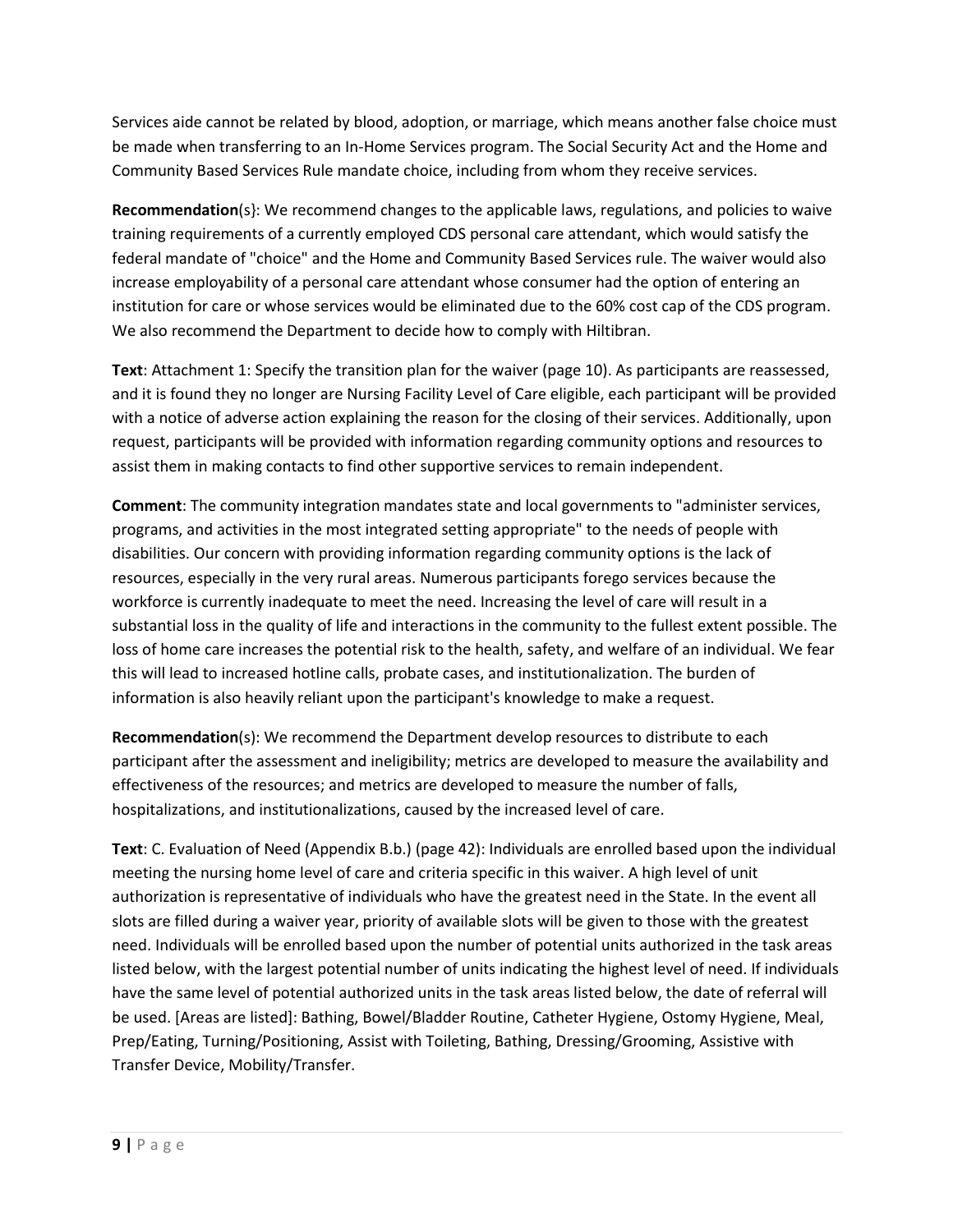**Comment**: Section 208.903, RSMO, mandates that a potential consumer "Participates in an assessment or evaluation, or both, by the department" to determine unmet needs are identified prior to the development of a Care Plan. Section 208.900, RSMO defines unmet need as "routine tasks and activities of daily living which cannot be reasonably met by members of the consumer's household or other current support systems without causing undue hardship. Further undue hardship is defined to include "loss of consumer's income; overall disintegration of the family; abuse and neglect; misuse of child labor; and/or presence of physical contraindications." We acknowledge that a high level of units authorized can represent a great need. However, the unmet needs are the prevailing factors for determining the level of care and services required. We are concerned how the priority is defined, which is contrary to state statute and the assessment tool (lnterRAI).

**Recommendation**(s): We recommend the level of care remain at 21 during the interim period of the Centers for Medicare and Medicaid (CMS) review to determine whether the maximum number of slots available meet federal and state law, including the Americans with Disabilities Act and the U.S. Supreme Court Olmstead decision. We also recommend the lnterRAI be modified to implement the exclusionary rule ("but for") to support the provision of home and community-based services under a waiver (42 CFR Part 11, Subpart G) when otherwise a participant would require institutionalization. We highly recommend priority of need considering employed individuals to support continued employment.

**Text**: Provider Qualifications: Case Management (page 61); FMS (page 66): Demonstrate sound fiscal management as evidenced on accurate quarterly financial reports and annual audit submitted to the department.

**Comment**: An accurate quarterly financial report does not necessarily demonstrate sound fiscal management, especially considering the data that is reported. Further, unless a vendor is a corporation or not-for-profit organization, an annual audit is generally not performed.

**Recommendation**(s): We recommend the level of care remain at 21 during the interim period of CMS review to review and modify financial reporting requirements, the quarterly financial report, and the validation process required by the Department.

**Appendix** D: Participant-Centered Planning and Service Delivery. Risk assessment and mitigation (page 84): During the assessment, evaluation and care planning process risks are assessed such as identifying support systems or lack thereof, and confusion factors. Once the assessment/evaluation process identifies possible risk factors and needs, a determination is made as to whether or not these factors will be alleviated through service planning, or if referrals should be made to and coordinated with other community supports.

**Comment**: We are concerned how risks will be mitigated when other community supports are unavailable or the participant is ineligible for those identified resources. The listing of resources distributed to the general assembly contained three resources: 211 (United Way), Centers for Independent Living, and Area Agencies on Aging. Other resources are expected to include places of worship and neighbors. Centers for Independent Living are contractors of Medicaid services, and are obliged to charge no less than the current Medicaid rate for services, which is unfeasible for most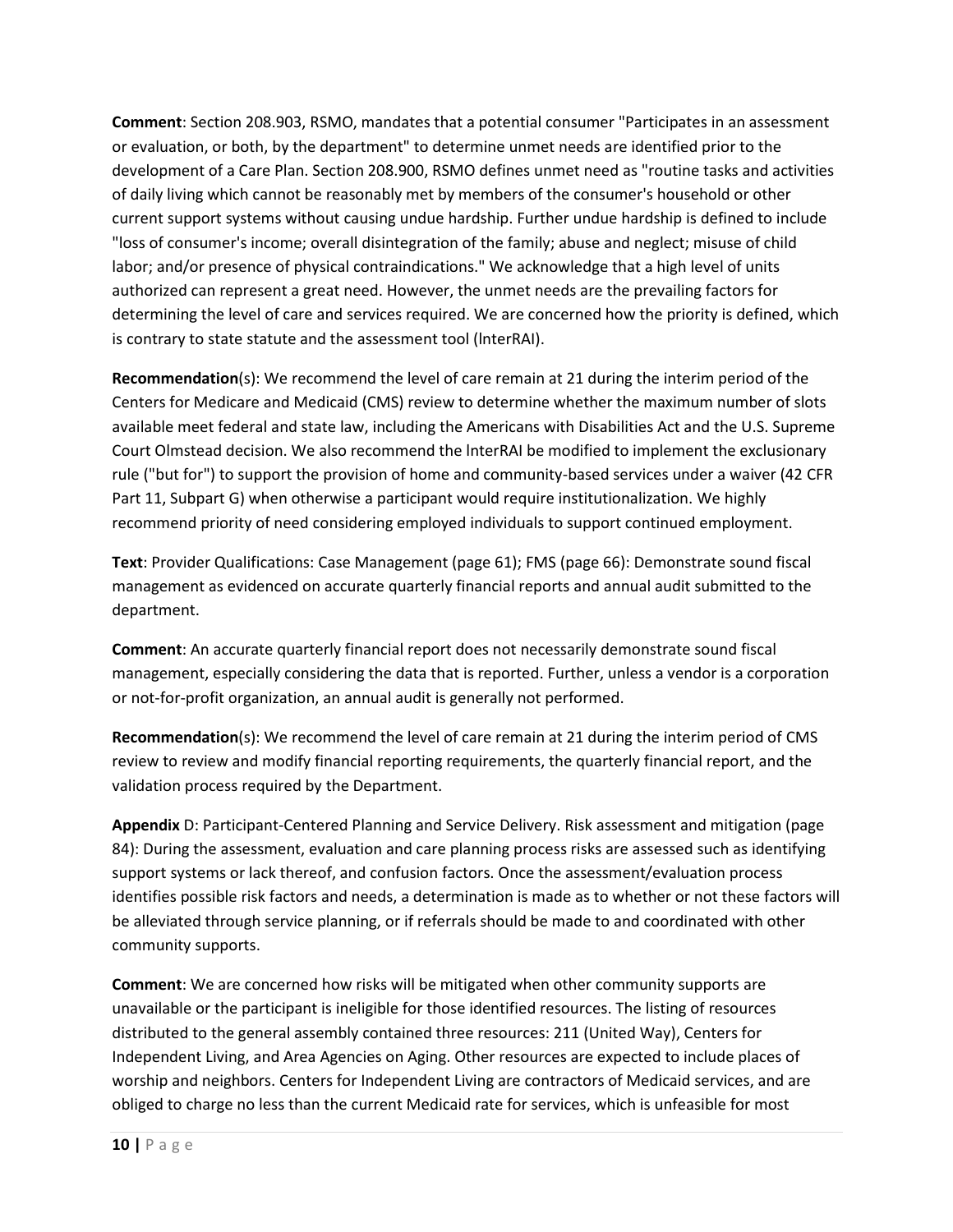Medicaid participants. Further, Centers for Independent Living received a 44% cut in general revenue, which has substantially impacted our sustainability. The remaining resources: 211 and Area Agencies on Aging do not provide direct service, and their resources are also limited. The expectation to approach a church member or a neighbor for assistance with personal care deteriorates the current relationship and causes concern about dependability.

**Recommendation**(s): We recommend that resources are developed and reviewed by the Department of Health and Senior Services, Division of Senior and Disability Services prior to assessments being performed. We also recommend the resources are verifiable, reliable, and available in the community where the participant lives. Further, we recommend metrics are developed to verify assurances to CMS have been met.

**Text**: Participant-Centered Planning and Service Delivery: Service Plan Implementation and Monitoring (b) (page 86): DSDS contact new waiver participants within 10 days of the prior authorization date to ensure that the services have begun and meet the participant's needs. The waiver provider is required to ensure prompt initiation of authorized services, not to exceed seven (7) days of the prior authorization date.

**Comment**: According to Section 208.909, RSMO, a participant in the Consumer Directed Services/Independent Living Waiver is the employer, whose responsibility includes recruiting, hiring, training, and discharging a personal care attendant. The vendor assists the employer with independent living skills training regarding how to manage their program and personal care attendants. Therefore, if the CDS participant fails to initiate services within a 10-day timeframe, the vendor may assume a joint employer role, which fundamentally alters the program. State statute nor regulations require a timeframe for Independent Living Waiver services to be initiated, although this requirement is relative to In-Home Services.

**Recommendation**(s): We recommend this text be removed from the waiver application as the waiver vendor is not required to initiate services within a specified timeframe.

**Text**: Appendix E: Participant Direction of Services. Payment for FMS (ii) (page 105): Payment for FMS. The reimbursement rate for FMS provided through the ILW is based on cost analysis associated with the provision of this service. In addition, industry standards and information from other states for reimbursement of FMS was considered. Missouri also consulted with ILW providers regarding costs associated with FMS.

**Comment**: It is crucial for the Department and all key FMS vendors to clearly understand the principles of the cost management and profitability analysis process. The analysis in which the costs were determined cannot solely be based upon industry standards and information from other states. The method to determine the reimbursement rate must also take into consideration the statutory and regulatory tasks associated with the program. Services for Independent Living was not consulted with regard to the associated costs with FMS.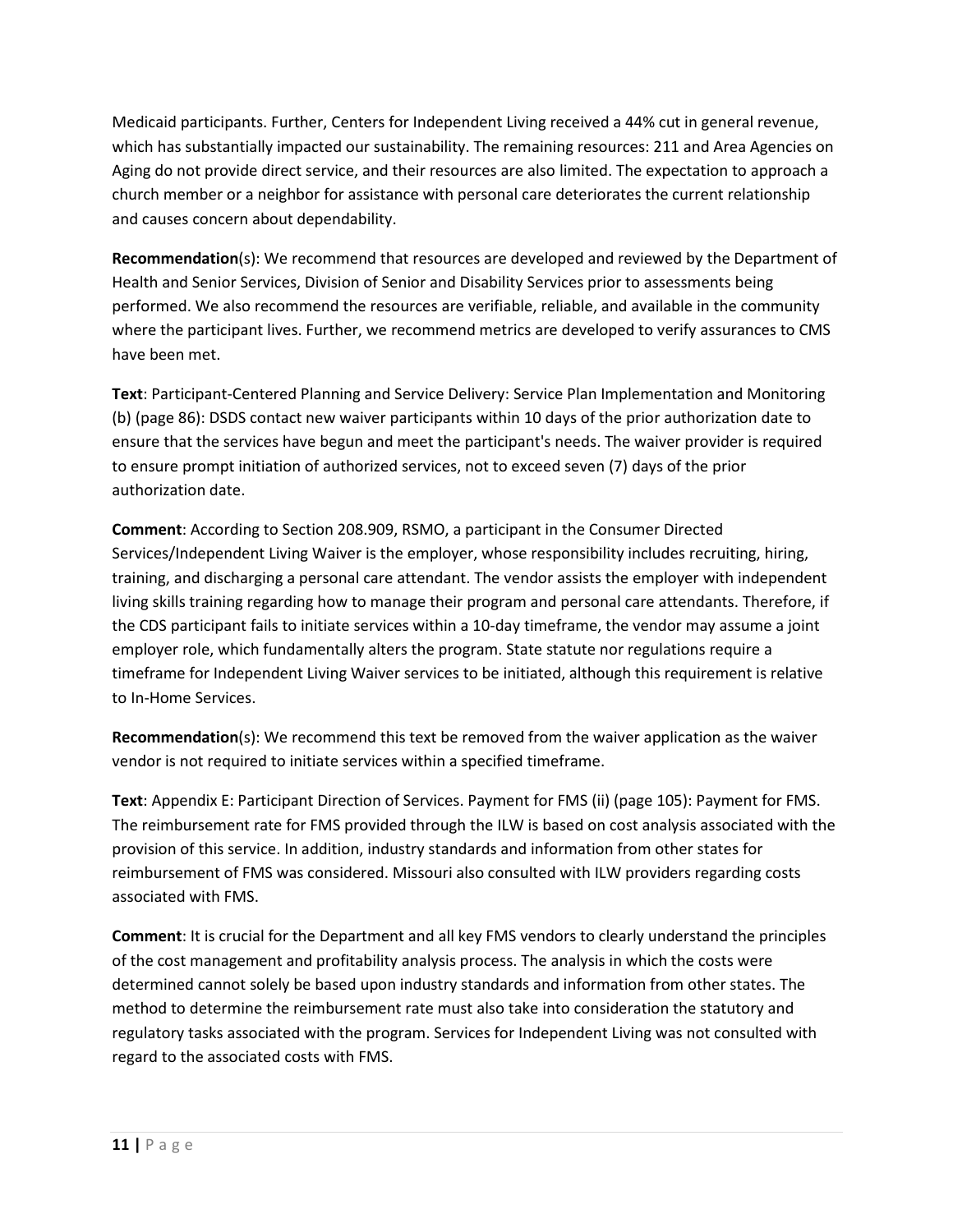**Recommendation**s: We recommend that costs analysis include insights into direct and indirect fixed costs and into direct and indirect variable costs. Further, to ensure accuracy and validation of reporting, we recommend modifications are made to the Quarterly Financial Report, which will also create transparency on the method in which the reimbursement rate is determined.

**Text**: Appendix I: Financial Accountability: Rates, Billings, and Claims (a. Rate Determination Methods) (page 133): The personal care service rate is based on 2 factors; the attendant's wages and applicable employer taxes. The personal care service rate is based on Missouri's Department of Labor and Industrial Relations CY 12 Average Wage for Personal Care and Service Workers plus all employer related taxes associated with the wage. Providers of Financial Management Service (FMS) act as agents on behalf of the participant and are responsible for all employer and employee payroll functions and requirements.

**Comment**: Outdated information (CY 12) is used in determining the reimbursement rate. Missouri statute, regulations, and Home and Community Based Services Policy 3.55 require FMS vendors to perform a substantial amount of administrative tasks on behalf of the participant. Additionally, the current methodology provides no real insight into how the Department arrived at the reimbursement rates.

**Recommendation**(s): We recommend the service rate consider the most current information from the Missouri Department of Labor and Industrial Relations. We also recommend the Department to consider direct and indirect (fixed and variable) costs for rate determination. Further, we recommend the state to review the costs associated with the program by actual FMS vendors instead of using their method of determining by "using 49%, which is the amount used by Department of Health and Senior Services to estimate the fringe benefit costs for its employees [and estimating] administrative cost was calculated at 22.5% of the Personnel and Fringe Benefits costs." Actual costs for FMS vendors should be a prime consideration for establishing the reimbursement rates, although gathering the information may be labor intensive.

**Text**: Appendix I: Financial Accountability: Rates, Billings, and Claims (a. Rate Determination Methods) (page 133): The reimbursement rates for the Independent Living Waiver (ILW) services are based on the following factors; the Missouri hourly minimum wage, gas prices per gallon for the Midwest, the hourly amount for ILW services, the Consumer Price Index, in addition to the complex care needs of ILW participants. The reimbursement rate is subject to, and determined by, the State Legislature through the State of MO annual budgeting/appropriation process. Participants and business entities are able to testify at annual appropriation hearings conducted by the State House of Representatives and State Senate appropriation committees to provide input on reimbursement rates.

**Comment**: The ILW reimbursement rate (\$3.57) is lower than the rate for Consumer Directed Services (\$3.89/unit), and substantially lower compared to In-Home Services: Personal Care/Homemaker (\$4.47 /unit); and In-Home Services: Advanced Personal Care (APC) (\$5.53/unit). The IL waiver provides participant-directed Advanced Personal Care, but not reimbursed at a comparable to the In-Home APC (unit cost= \$3.57 vs. \$5.53). Although services are comparable, the Consumer Directed Services'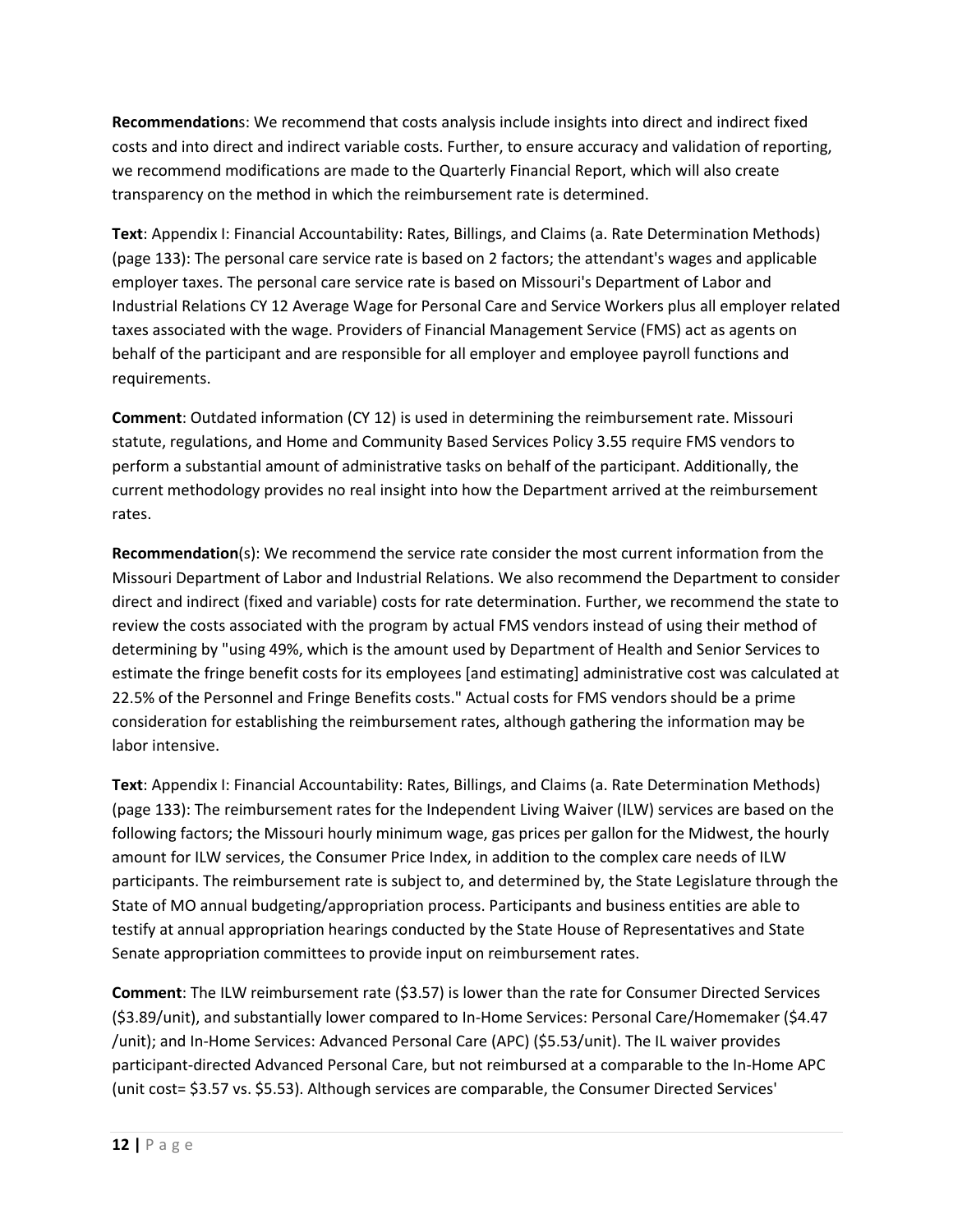reimbursement rate was reduced to 60% of the nursing facility cost cap. However, APC under the In-Home Services model remains funded at 100% of the nursing facility cost cap. Although there was a Senate amendment to create equivalent reimbursement rates between the programs, the amendment failed. Further, the complex care needs of ILW participants are equivalent to an individual on the In-Home Services program. The listing of factors seem abstract in relation to setting the reimbursement rate, especially since ILW attendants are reimbursed by the consumer, not the vendor nor state of Missouri.

**Recommendation**(s): We recommend a review of the ILW reimbursement rate to consider the "complex care needs of ILW participants" according to the Department. Further, we recommend that a waiver based on experience be executed to allow an experienced personal care attendant to qualify for providing In-Home Services APC for the existing consumer, for whom the personal care attendant works. This will require a regulation and policy change, but also protects the participant's federally mandated protection of choice.

### **Conclusion**:

We believe there are alternate opportunities to assess Home and Community Based programs and services to eliminate potential harm to numerous individuals who do not have access to informal supports or will have to make life-changing decisions. It is crucial for the process to assess and mitigate risks to avoid institutionalization, unless it is the last resort. The Olmstead Court concluded that the "[u]justified institutional isolation of persons with disabilities is a form of discrimination." The Court based its conclusion on two judgments made by Congress in enacting the ADA. First, Congress recognized that the "institutional placement of persons who can handle and benefit from community settings perpetuates unwarranted assumptions that persons so isolated are incapable or unworthy of participating in community life." Second, Congress asserted that "confinement in an institution severely diminishes the everyday life activities of individuals, including family relations, social contacts, work options, economic independence, educational advancement, and cultural enrichment." In enacting the ADA, Congress sought to eliminate disability-based discrimination and promote the integration of people with disabilities in the community. Compounded with the 60% cost cap of the Consumer Directed Services program and that all 600 waiver slots are now committed, we are extremely concerned of the impact on the consumer if informal supports are unavailable and they lack the resources to assist them to remain in the community. Increase in the level of care is a dangerous cost containment method, and urge the Department and Centers for Medicare and Medicaid to consider the potential risk of creating wait lists and the life-changing decisions that will occur based on the increased level of care.